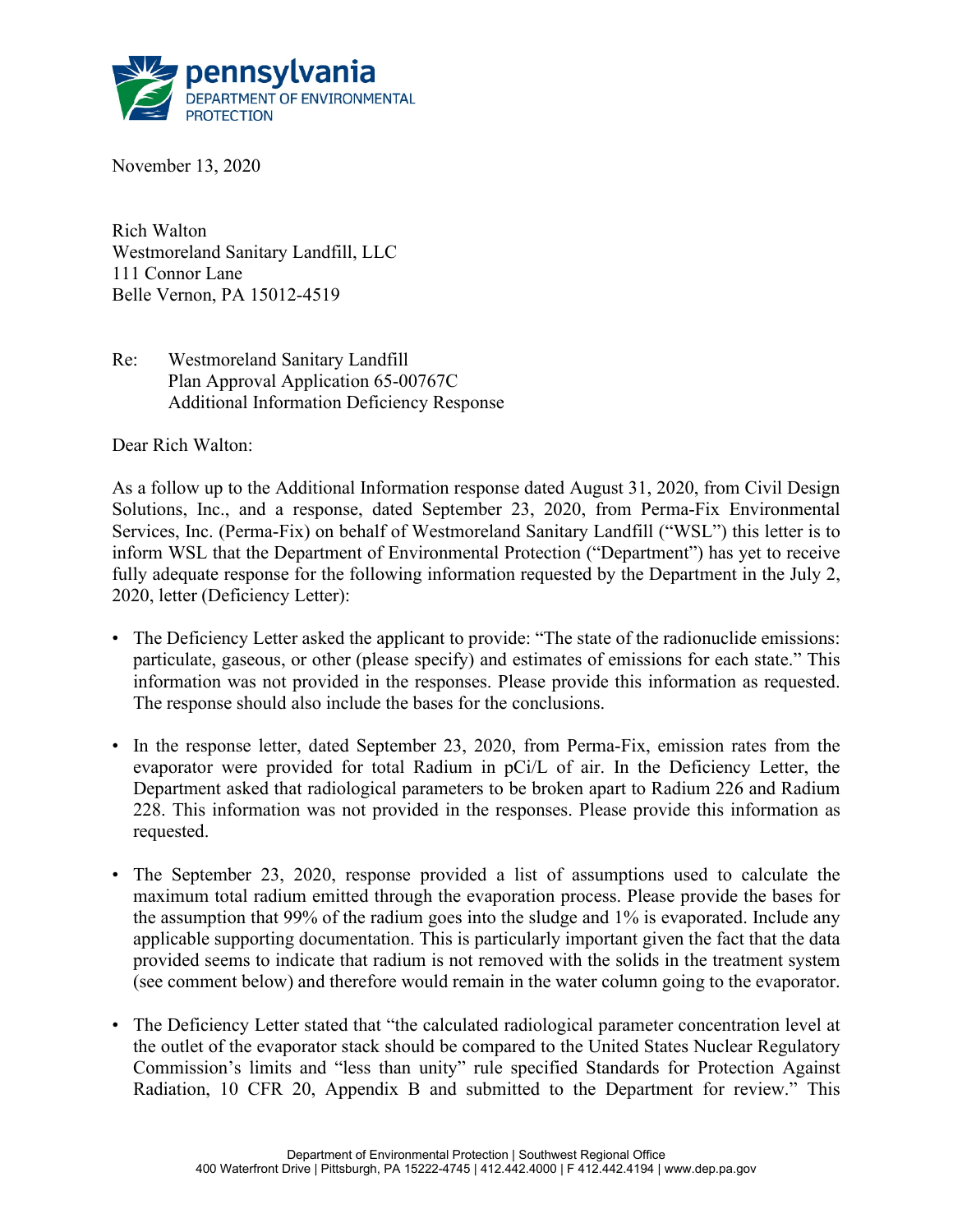information was not provided in the responses. Please provide this information as requested utilizing the worst-case analytical results from the WSL leachate samples. Include any supporting information for the calculations. Additionally, provide a correlation to determine the radionuclide content of the leachate that would result in the exceedance of unity.

- The results from the bench scale test provided in #5 of WSL's August 31, 2020, response were not consistent with the guarantee by Pentair of 99.97% reduction in TSS and 99.9% reduction in hydrocarbons. The test showed a hydrocarbon reduction of 99.4% and TSS reduction of 94.4%. Provide more information that demonstrates that the applicant can achieve the manufacturer's guarantee reductions in practice. Include any applicable supporting documentation.
- The Deficiency Letter asked the applicant to: "Please provide any data that shows a statistical correlation between both TDS and TSS removal and the removal of radiological parameters through the treatment system." WSL's August 31, 2020 response stated: As demonstrated by the Summary of Analytical Results table presented in Attachment D, the influent samples included Gross alpha in the range of -3.72 +/- 71.38pCi/L to 14.8 +/- 20.6 pCi/L, Gross Beta 353 +/- 67.1 pCi/L to 377 +/- 140 pCi/L, Radium-226 2.28 +/- 1.32 pCi/L to 3.39 +/- 1.41 pCi/L and Radium 228 3.99  $+/- 2.06$  pCi/L to 4.09 $+/- 1.89$  pCi/L. The effluent samples showed some values higher than the influent and some values lower than the effluent. Overall, there was no clear reduction or increase in radiological concentrations when comparing the effluent leachate samples to the influent leachate samples." Provide a detailed explanation supporting WSL's conclusion that "there is no clear reduction or increase in radiological concentrations".
- The Deficiency Letter asked the applicant to: "Provide a proposal which demonstrates: (a) that the air emissions from the evaporator will be equipped with reasonable and adequate facilities to monitor and record the emissions of radionuclide air contaminants (either appropriately sensitive radiation detectors or periodic analysis of the particulate matter collected during periodic air emissions source testing) and operating conditions which may affect the emissions of radionuclide air contaminants; (b) that the records of radionuclide air contaminants are being and will continue to be maintained; and (c) that the records of radionuclide air contaminants will be submitted to the Department at specified intervals or upon request." WSL's August 31, 2020, letter did not adequately address how the applicant will monitor and record emissions of radionuclide air contaminants from the evaporator. While the Department agrees that WSL should continue to monitor pre-treatment leachate for radiological pollutants after installation of the evaporator and HRT system, the Department does not agree that evaluating emissions monitoring systems should be deferred until after installation and startup of the evaporator. Pursuant to 25 Pa. Code  $\S 127.12(a)(3)$  this evaluation must be done during the plan approval application process and prior to installation and startup of the evaporator. Please provide an updated emissions monitoring analysis and proposal that includes real time monitoring of radionuclide emissions. The analysis should be conducted as a top down analysis of monitoring options considering technical feasibility and monitoring effectiveness. Specify monitoring equipment and monitoring equipment location(s) and include manufacturers specifications for the equipment. Additionally, the response did not adequately address recordkeeping and did not provide "operating conditions which may affect the emissions of radionuclide air contaminants". Please provide an adequate response.